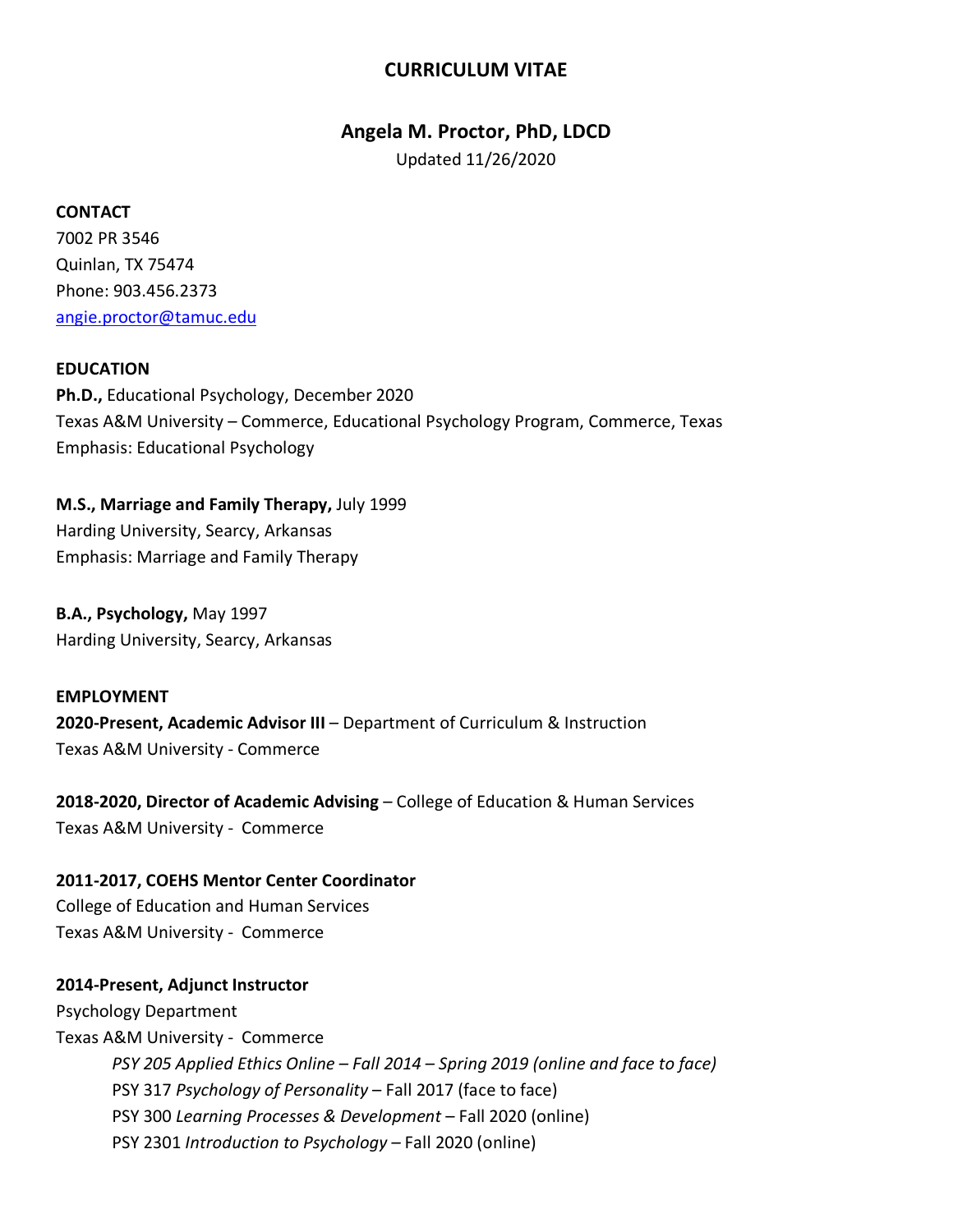PSY 322 *Lifespan & Development* – Spring 2021 (online) PSY 2306 *Psychology of Sexual Behaviors* – Spring 2021 (online)

**2014 – Present, Founder and Executive Director**

Trust-Based Counseling Services Quinlan, TX

# **2011-Present, TBRI***®* **trainer (began with National Recreation Grant)**

Institute of Child Development Texas Christian University Ft. Worth, TX

**2009-2011, Director of Residential Care** Boles Children's Home

Quinlan, TX

**2006-2009, Director of Therapeutic Services**

Boles Children's Home Quinlan, TX

## **2001-2006, Case Manager**

Boles Children's Home Quinlan, TX 75474

### **1999-2001, Adjunct Instructor**

Department of Psychology and Behavioral Sciences Harding University, Searcy, AR 72149

### **LICENSURE/CERTIFICATIONS**

**Licensed Chemical Dependency Counselor,** April 2011 **SASSI Certification,** September, 2010 **TBRI Practitioner**, January 2009 **TBRI Mentor**, October 2016

### **RESEARCH**

**Researcher,** April 2018 – December 2020 (Dissertation) Texas A&M University – Commerce

• *Using Follow-up Coaching to Increase Self-Efficacy in Foster and Adoptive Parenting using Trauma-Informed Approaches with their Children*

**Researcher,** August 2018

Texas A&M University - Commerce

• *ACE scores of College Students: The impact of adverse childhood experiences on college students today*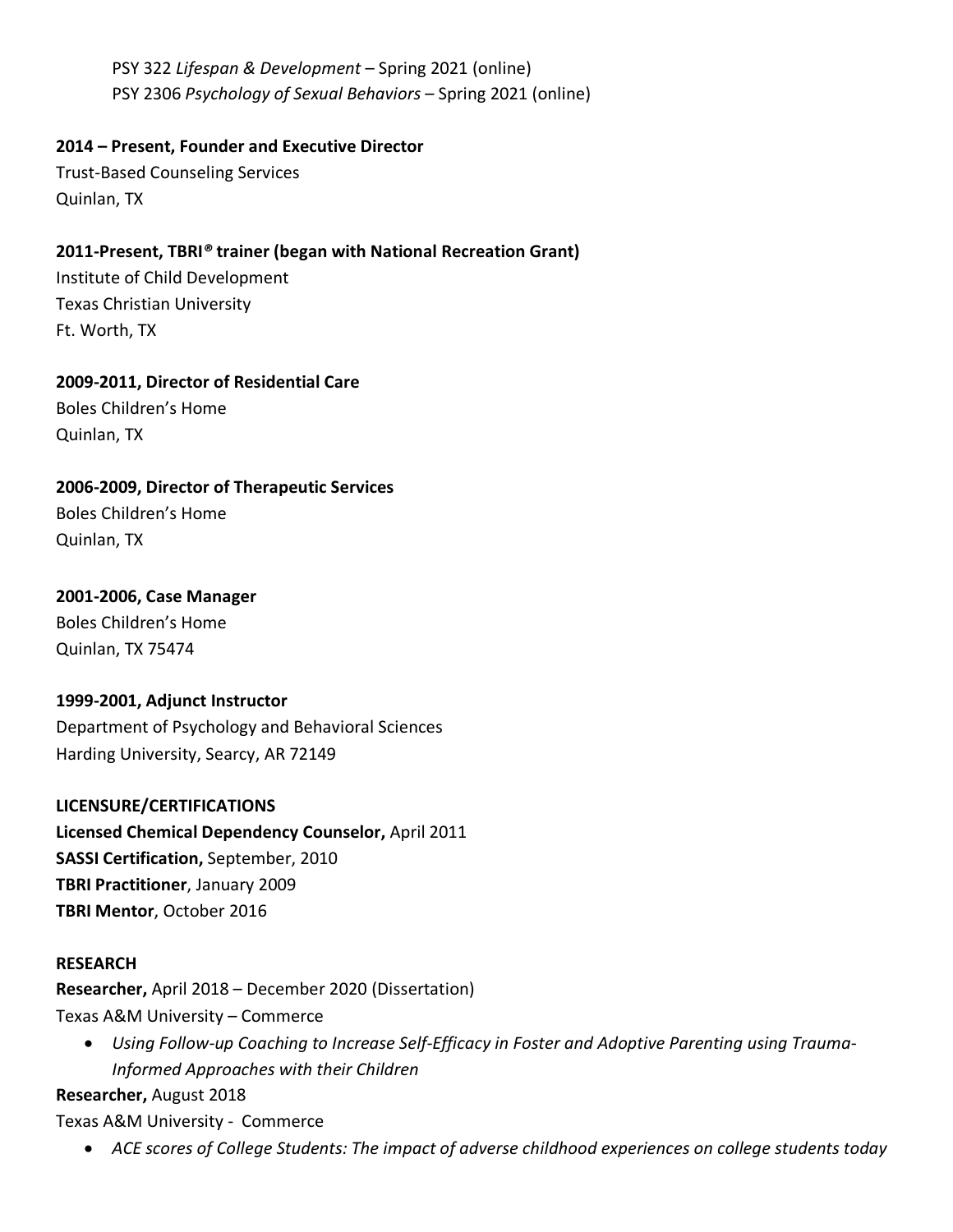*(IRB approved)*

- *ACE scores of Teachers: How educators with backgrounds of trauma relate to students who present symptoms of trauma (IRB approved)*
- *District Data regarding behavioral referrals in elementary schools*
- *SRATT –assessment for schools readiness for trauma-informed training*

**Researcher,** June 2012 – May 2015 (Thesis)

Texas A&M University – Commerce, TX

• *Teachers' Ability to Detect Symptoms of Trauma in Children*

## **TEACHING**

**Adjunct Instructor,** Fall 2014 – current

Texas A&M University - Commerce

(see above)

# **Teaching Assistant,** January-May (Spring semester)1996 &1997

Harding University Psychology Department, Searcy, Arkansas

• Assisted Dr. Jack Thomas in a Techniques of Counseling course for two semesters

# **Adjunct Instructor,** August 1999-December 2000

Harding University, Searcy, Arkansas

- Responsible for teaching two sections of General Psychology
- Conducted lecture material, and kept necessary records to inform students in fundamental concepts of Psychology
- Implemented appropriate testing to ensure information retention

# **PROFESSIONAL MEMBERSHIPS**

Texas Transfer Alliance, Texas A&M University - Commerce Committee member November 2018-present COEHS Faculty Curriculum Committee, Texas A&M University - Commerce

Member: 2014-Current

Psychology and Counseling Graduate Student Association, Texas A&M University – Commerce

*Educational Psychology Representative: 2013-14 & 2014-15*

Campus Advising Network – Texas A&M University – Commerce

Steering Committee Member: 2018-19

*Member: 2015-2018*

*Steering Committee President: 2014-15*

*Inaugural Steering Committee Member: 2013-14*

American Psychotherapy Association (since 2009)

Texas Counseling Association (since 2013)

# **AWARDS & RECOGNITION**

Distinguished Graduate Student – Department of Psychology, Special Education & Counseling, Texas A&M University - Commerce - 2014

K. Patricia Cross Future Leader's Award (nominated) – 2019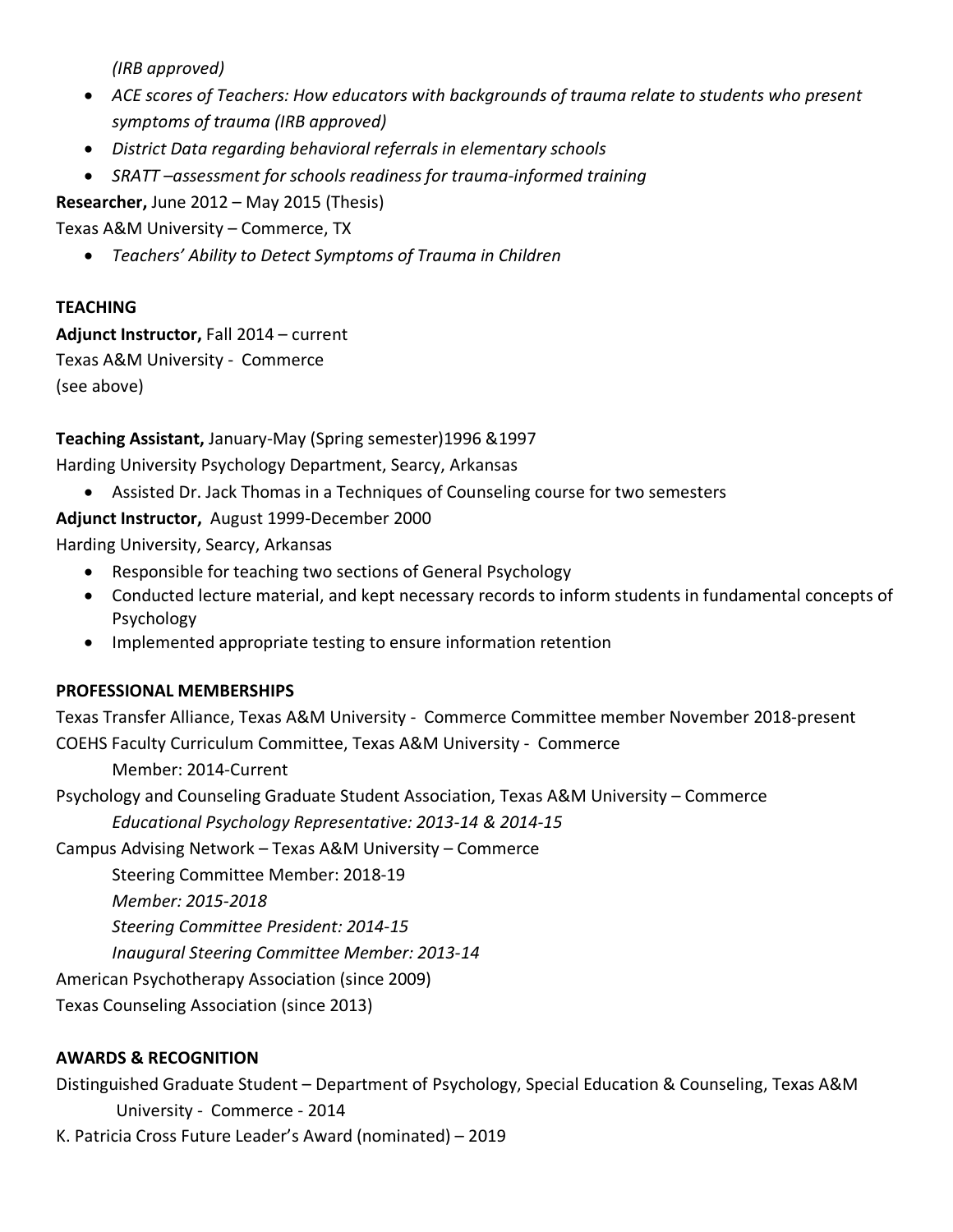#### **INTERNATIONAL SERVICE**

2020 Cultivate, Board of Directors, Member

#### **COMMUNITY VOLUNTEER SERVICE**

2020 Nurturing Change, Board of Directors, Secretary

#### **PUBLICTATIONS**

- Assis, N., **Proctor, A.M**., Brooks, T.R., Reid, M.J., Strategies to Meet the Needs of Students of Trauma. *Handbook of Trauma-Informed Practices* – chapter (accepted)
- Brooks, T. R., **Proctor, A. M**., & Reid, M. J. (submitted). The challenge of the utilization of school district data for the assessment of trauma interventions. *Research and Practice in the Schools: The Official Journal of the Texas Association of School Psychologists, Special Issue on Trauma-Informed School Psychology Practices.*
- Reid, M. J., **Proctor, A. M**., & Brooks, T. R. (2018). The Early Promise of TBRI*®* Implementation in Schools. *School Leadership Review*, *13*(2), 2.
- **Proctor, A.M**., Reid, M.J., Brooks, T.R. (2020). Impact of Trauma on Minority Students, *Curricular and Non-Curricular Perspectives for Closing Achievement Gaps for Students of Color.*

#### **SPEAKING/TRAINING**

- Proctor, A. (July 31-August 1, 2020) *The Trauma-Competent Classroom*. City Without Orphans, Fresno, CA. Virtual training via zoom.
- Proctor, A. (February 21, 2020). *Impact of Trauma: How to Respond to Children who have Experienced Developmental Trauma in an Educational Setting.* DFW Regional Association of School Psychologists 2020 Winter Conference, Dallas, TX.
- Jones, D. & Proctor, A. (November 8, 2019) *Creating a Trauma-Informed Classroom*. Region 8 Resource Center, Pittsburg, TX.
- Proctor, A. (August 3, 2019). *TBRI® for Teens.* Children's Bureau, Carmel, IN.
- Milton, H., & Proctor, A. (June 25-27, 2019). *TBRI® Training for Professionals.* Pontes de Amour, Uberlandia, Brazil.
- Milton, H., & Proctor, A. (June 21, 2019). *TBRI® and the Impact of Trauma.* ENAPA Conference, Blumenau, Brazil.
- Proctor, A. (April 15, 2019). *TBRI® Overview: Empowering, Connecting & Correcting Principles.* Network 1:27 Conference, St. Louis, Mo.
- Proctor, A. (January, 10-11, 2019). *TBRI® Overview*. Boys & Girls Country, Houston, TX.
- Proctor, A.; Bacon, B. (October 29-November 26, 2018). *Trauma-Informed Parenting Class,* Caddo Mills, TX.
- Proctor, A. (August 17, 2018). *TBRI® Overview*. Professional Development for Bennet Elementary, McKinney, TX.
- Proctor, A. (August 7, 2018). *How to Implement Nurture Groups in the school setting.* Professional Development training for Commerce Elementary, Commerce, TX.
- Proctor, A. & Bacon, B. (July 30-August 27, 2018). *Trauma-Informed Parenting Class,* Caddo Mills, TX.
- Proctor, A., Beane, W., Bronson, T. (August 1, 2017). *Professional Development Training on using TBRI in the Classroom.* Training for teachers and staff of A.C. Williams Elementary and Commerce Elementary Schools in Commerce, TX.